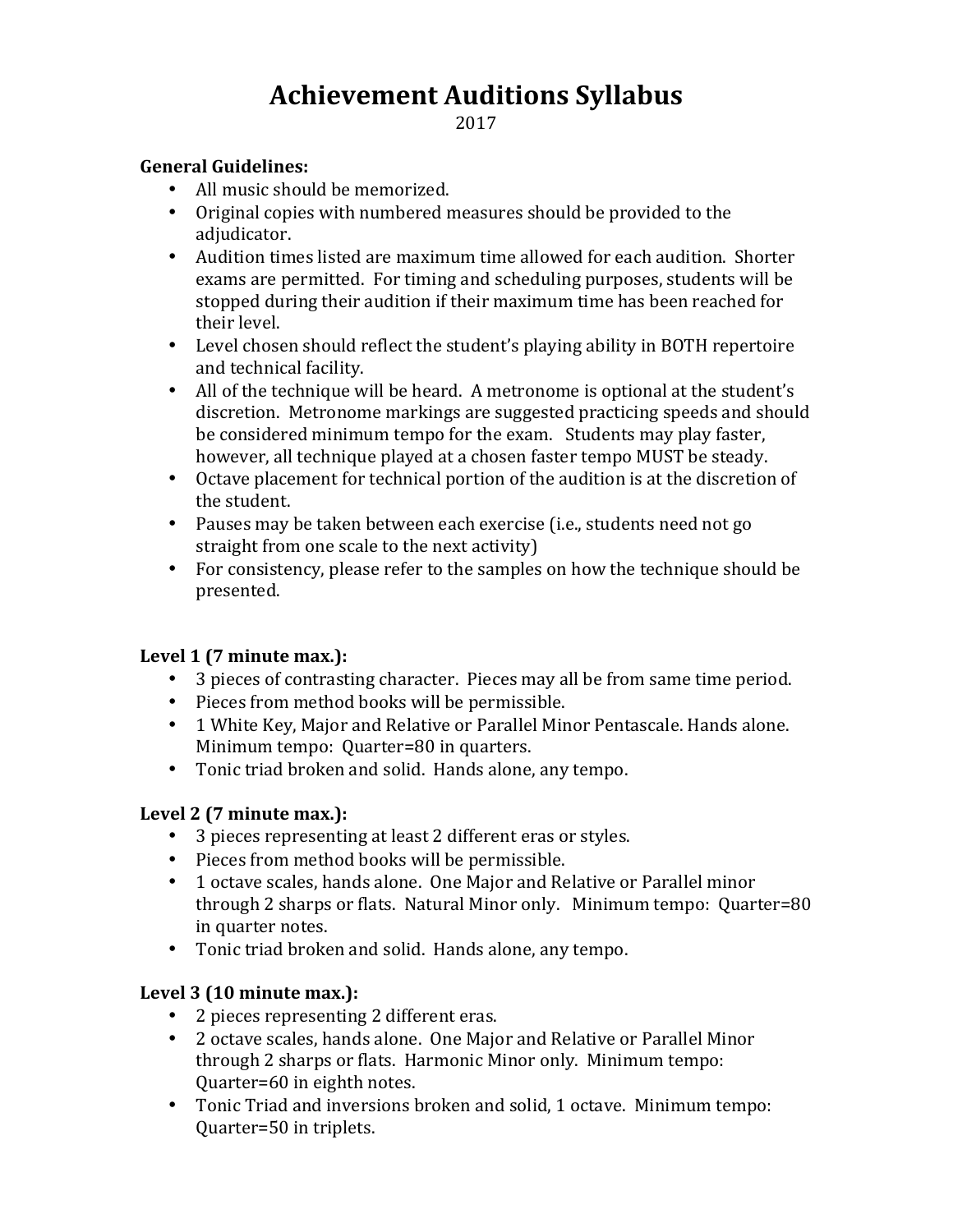# Level 4 (10 minute max.):

- 2 pieces representing 2 different eras.
- 2 octave scales, hands together. One Major and the Relative or Parallel Minor through 3 sharps or flats. Harmonic Minor only. Minimum tempo: Quarter=72 in eighth notes.
- Tonic Triad and inversions, broken and solid, 2 octaves hands alone. Minimum tempo: Quarter=50 in triplets.
- I-IV64-I-V65-I chord progression. Hands alone, any tempo.

# Level 5 (10 minute max.):

- 2 pieces representing 2 different eras.
- 3 octave scales, hands together. One Major and Parallel or Relative Minor through 4 sharps/flats (excluding C Maj. and A Min.). Harmonic and Melodic Minor. Minimum tempo: Quarter=60 in triplets.
- Tonic Triad and Inversions, 2 octaves, hands together. Minimum tempo: Quarter=60 in triplets.
- I-IV64-I-V65-I, hands together, any tempo.

# Level 6 (12 minute max.):

- 2 pieces representing 2 different eras.
- 3 octave scales, hands together. One Major and Parallel or Relative Minor through 5 sharps/flats (excluding C Maj. and A Min.). Minimum tempo: Quarter=80 in triplets.
- I-IV-I-V7-I in inversions, hands together, any tempo.
- Tonic Arpeggio, 2 octaves hands alone. Minimum tempo: Quarter=80 in eighth notes.

# Level 7 (12 minute max.):

- 2 pieces representing 2 different eras.
- 4 octave scales, hands together. One Major and Parallel or Relative Minor through 6 sharps/flats (excluding C Maj. and A Min.). Minimum tempo: Quarter=72 in sixteenth notes.
- Tonic full octave chords BROKEN only. Hands separate, 2 octaves. Minimum tempo: Ouarter=60 in sixteenth notes.
- Tonic Arpeggio, 2 octaves hands together. Minimum tempo: Quarter=100 in eighth notes.

# Level 8 (15 minute max.):

- 2 pieces representing 2 different eras.
- 4 octave scales, hands together. 1 White Key Major and Parallel or Relative minor and One Black Key Major and Parallel or Relative minor. Harmonic and Melodic Minor. Minimum tempo:  $Quarter = 80$  in sixteenth notes.
- Tonic Full Octave Chords, BROKEN only, Hands Together, 2 octaves. Minimum tempo: Quarter=60 in Sixteenth notes.
- Tonic Arpeggio, 3 octaves hands together, root position. Minimum tempo: Quarter=60 in triplets.